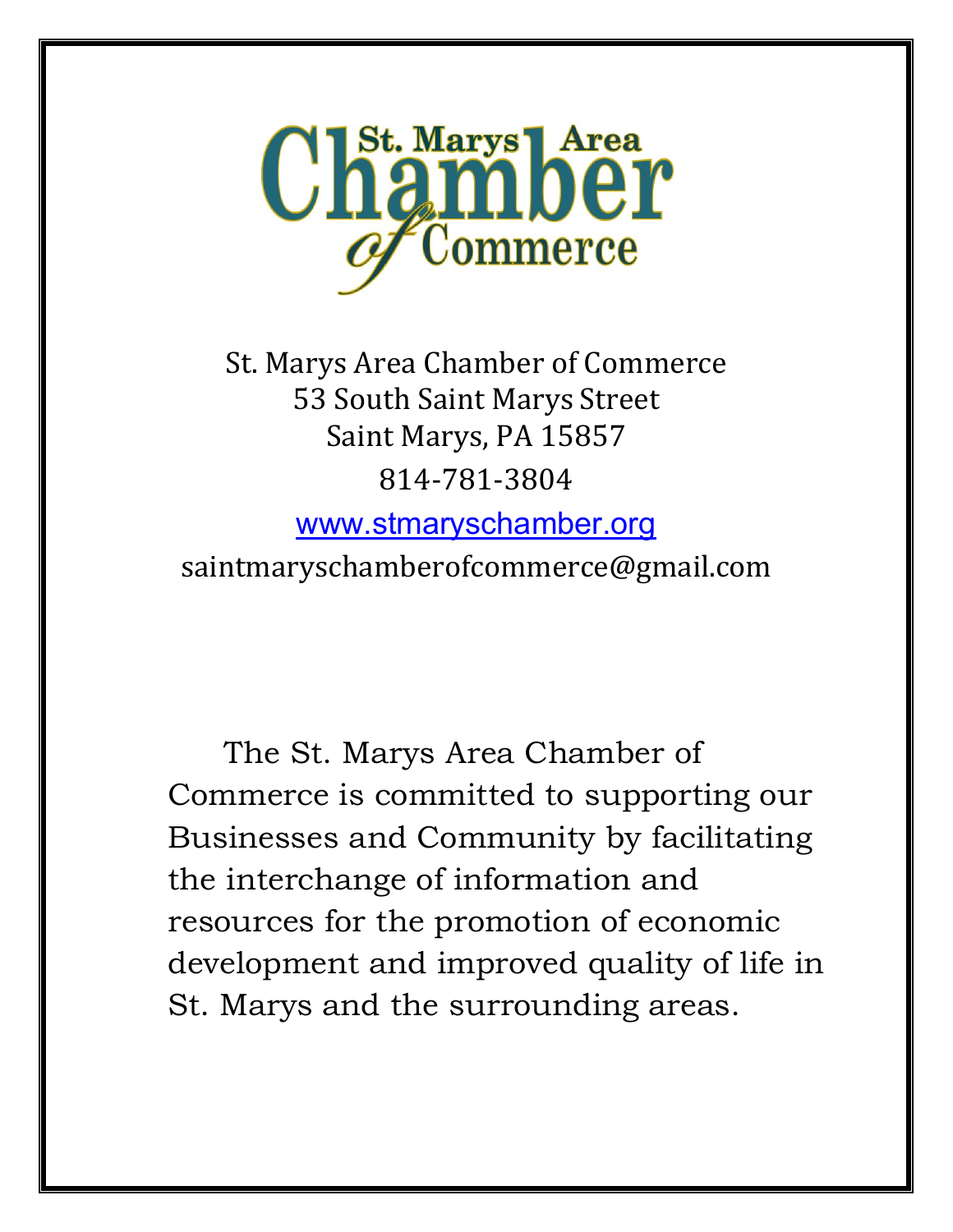Member may choose to participate in the Chamber Gift Certificate program. Anyone may purchase gift certificates. They are redeemable at chamber member businesses exclusively. This program exceeds \$100,000 in sales annually and has kept in excess of two million dollars in our community!

All members are listed on the Chamber of Commerce website with hyperlinks to each of their websites and email addresses. Businesses may include a description of their company. It is the spot to check out job openings, community events and available properties. Most importantly, it is a centralized source for people all aroundthe world to learn about our area.

The Membership Directory lists key information for all who belong to the Chamber of Commerce. It is a full color publication that is distributed throughout the community in welcome packets, local lodging establishments, and with company relocation packages. It is provided to any member or person who is interested.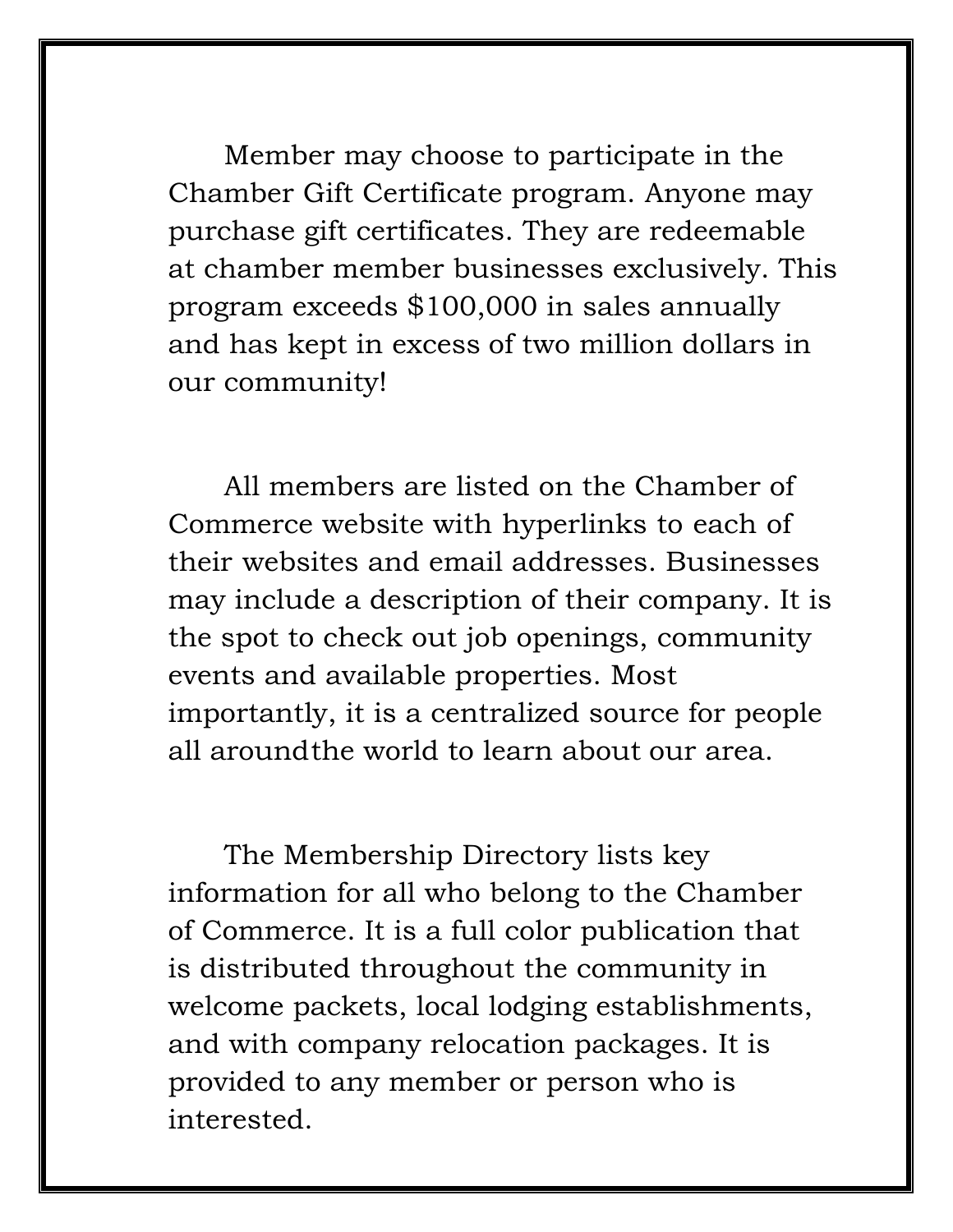The St. Marys Chamber of Commerce is a visitor center and the primary information source for our city. Many people stop in, phone or email the office requesting recommendations forwhere to eat, stay, and even where to look for work. We refer only Chamber members.

Members may advertise in our email newsletter "The Business Bulletin" at no charge. It is designed to keep everyone informed about upcoming programs and events in the St. Marys Area. It also includes business information and news.

 The Chamber will help coordinate and attend ribbon cuttings, ground breakings, grand openings and other special ceremonies for our members. The Mayor or City Manager and news media are usually in attendance.

The Chamber of Commerce sponsors events throughout the year to provide opportunities for entertainment and business promotion. The Fireworks Celebration, and Light Up Night are some examples.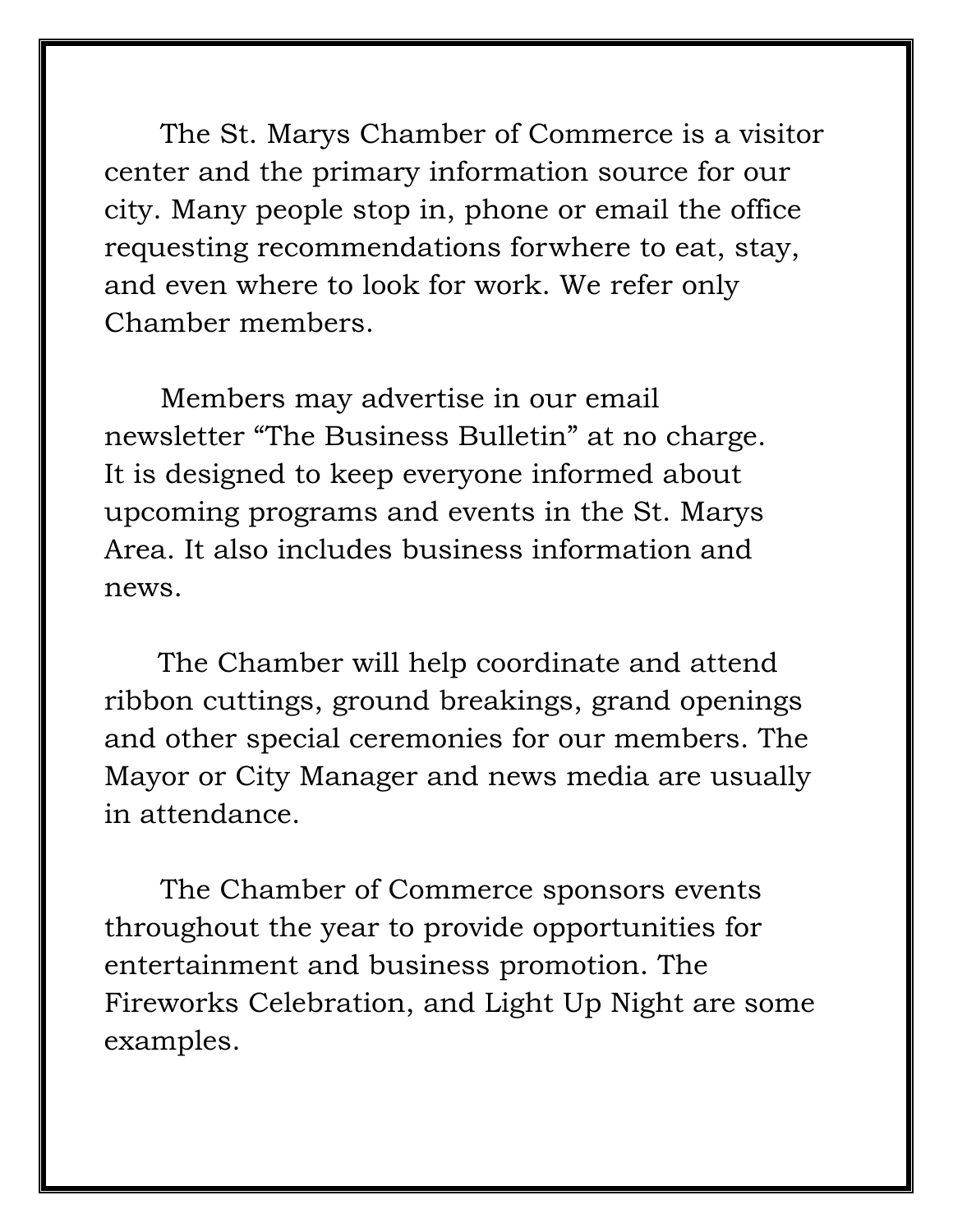## Post your ad on the Chamber website:

[www.stmaryschamber.org](http://www.stmaryschamber.org/)

\$30 for the first month \$20 for the second month \$10 for months three through twelve *Submit your own ad or we can design one for you! You may change your ad as frequently as you wish.*

 *email* [saintmaryschamberofcommerce@gmail.com](mailto:saintmaryschamberofcommerce@gmail.com)

*Include your Business/Organization name, contact person, and phone number with your ad.*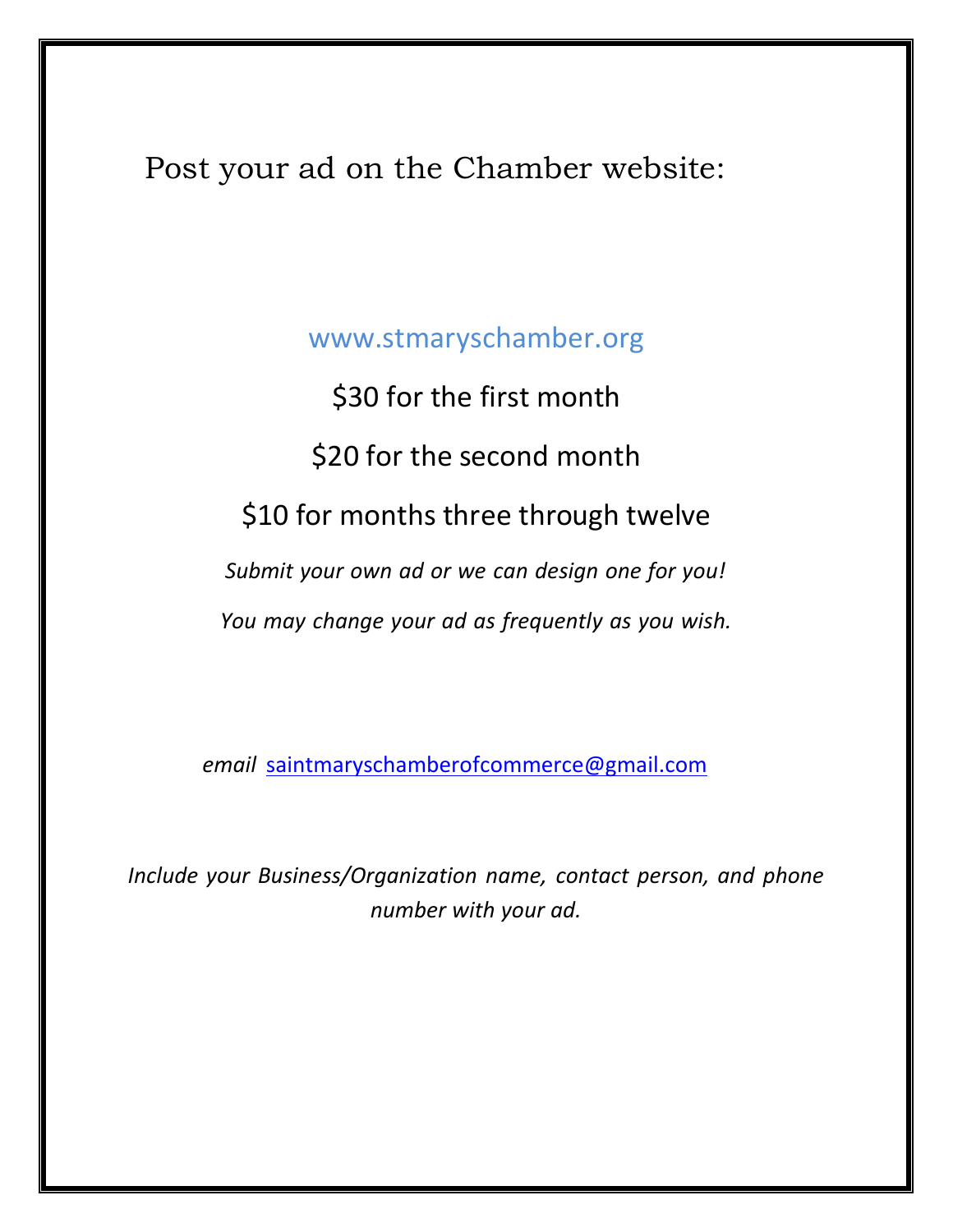## Membership Application

| <b>Business Name:</b>  | <u> 1990 - Andrea Andrew Amerikaansk politik (* 1950)</u>                                                            |  |  |
|------------------------|----------------------------------------------------------------------------------------------------------------------|--|--|
| Address:               | <u>. 2001 - 2002 - 2003 - 2004 - 2005 - 2006 - 2007 - 2008 - 2009 - 2009 - 2009 - 2009 - 2009 - 2009 - 2009 - 20</u> |  |  |
|                        |                                                                                                                      |  |  |
| Phone:                 |                                                                                                                      |  |  |
| <b>Contact Person:</b> | <u> 2000 - Jan James James James James James James James James James James James James James James James James J</u> |  |  |
| <b>Email Address:</b>  | <u> 1920 - Jan James James, martin amerikan basar (j. 1920)</u>                                                      |  |  |
| Web Address:           |                                                                                                                      |  |  |
|                        |                                                                                                                      |  |  |
|                        |                                                                                                                      |  |  |
|                        | Payment Option: Annually: Semi-Annually: Quarterly: 1990.                                                            |  |  |
|                        | Category: Industry, Accountant, Hair Dresser, Restaurant                                                             |  |  |
|                        |                                                                                                                      |  |  |
|                        |                                                                                                                      |  |  |
|                        |                                                                                                                      |  |  |
|                        |                                                                                                                      |  |  |
|                        |                                                                                                                      |  |  |
|                        |                                                                                                                      |  |  |
|                        |                                                                                                                      |  |  |